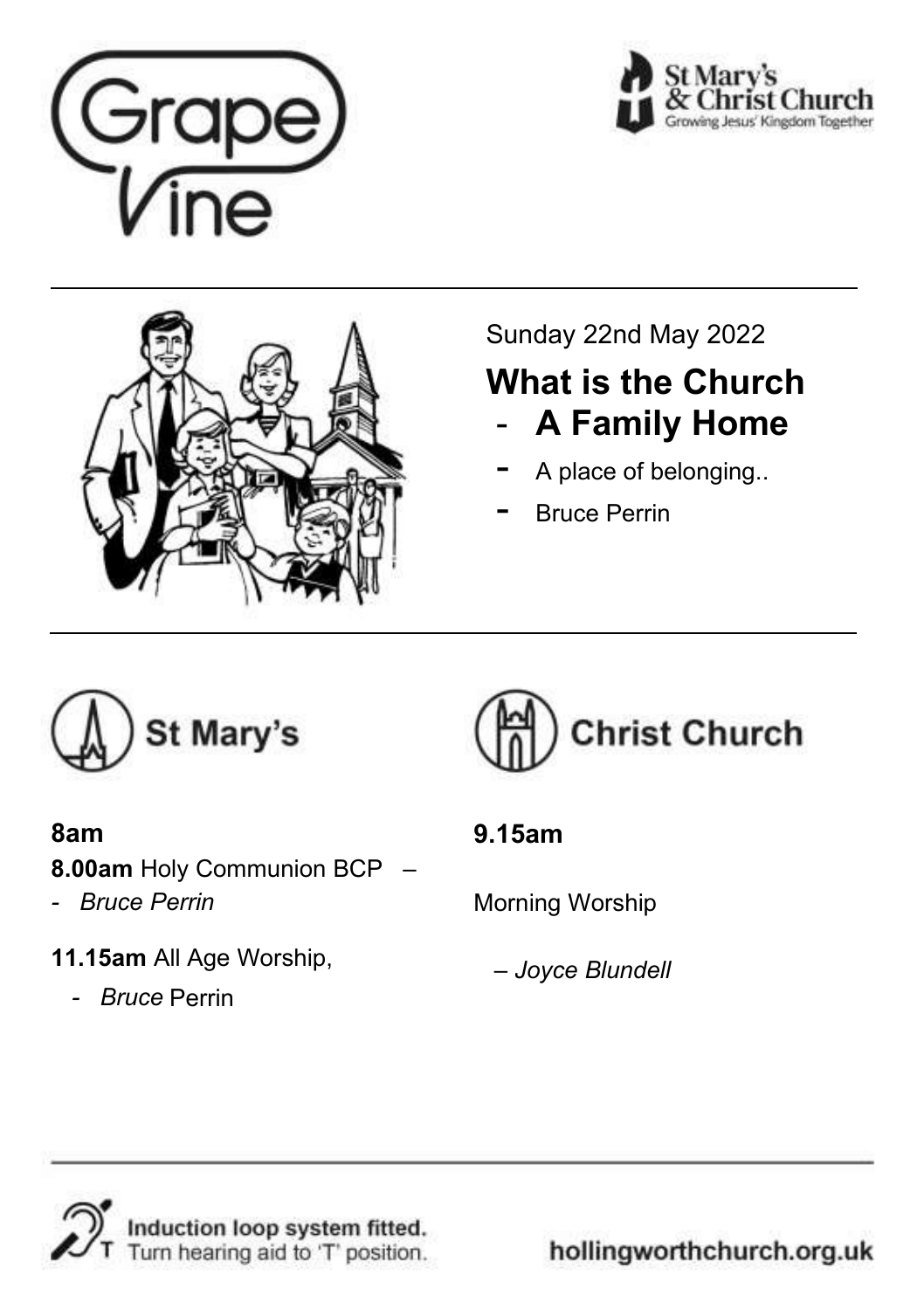# Welcome!

We're so glad that you can join us today as we meet with God, to worship Him together, engage with His word (the Bible) and learn how we can live life as God intended, in all its fullness.

If you need any assistance, please speak to one of our stewards, they would love to help you with anything about the service, any children/youth work, and the facilities etc.

Whether you are just wondering about faith, or have been a follower of Jesus for many years, we pray that you will be blessed by your time with us as much as we are by having you join us today.

Every blessing,

Bruce (Vicar)

## **Readings and Intercessions**

**St Mary's Luke 15 : 11 – 32 (pg 1049)** 

**1 John 3:1–3 & 11 - 24 (pg 1226)**   *TBA* 

**Intercessor** 

*– TBA* 

**Christ Church** 

 **Luke 15 : 11 – 32 (pg 1049)**   *Irene Jackson* 

**1 John 3:1–3 & 11 - 24 (pg 1226)**  - *Peter Blundell*  **Intercessor**  - *Jean Myers* 

**Next week's services... 29th May, 2022 What`s Church – The Body of Christ** 

**St Mary's 8.00am** Morning Prayer **11.15am** Holy Communion **Christ Church 9.15am** Morning Worship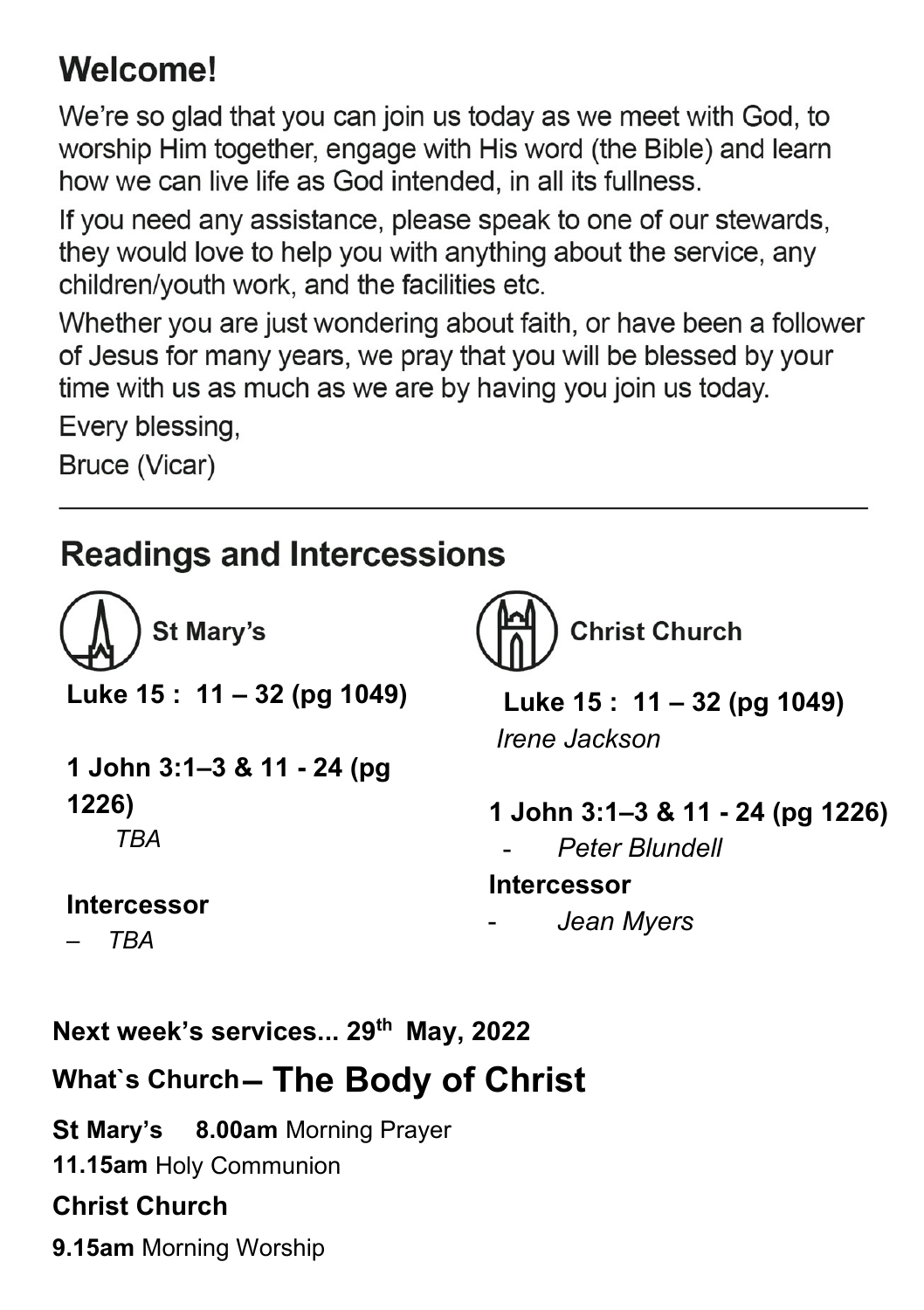## **Events**

| Date                             | Time               | <b>Place</b>         | <b>Details</b>                                                       |
|----------------------------------|--------------------|----------------------|----------------------------------------------------------------------|
| Mon<br>23rd May                  | 11.00am            | St Mary's            | Food Bank until 12 noon                                              |
| Mon<br>23rd May                  | 2.00pm             | St Mary's            | House Group                                                          |
| Mon<br>23rd May                  | 7.00pm             | <b>Christ Church</b> | Bible Study – The Pilgrims Course                                    |
| Tues.<br>24 <sup>th</sup> May    | 9.15am             | St Mary's            | Prayer Meeting with emphasis on<br>prayers for the Ukraine (30 mins) |
| Tue<br>24 <sup>th</sup> May      | 1.30 <sub>pm</sub> | St Mary's            | Little Fishes – Carers and Tots                                      |
| Tue<br>$24th$ May                | 3.00 <sub>pm</sub> | St Mary's            | Eden Group                                                           |
| Thurs.<br>26 <sup>th</sup> May   | 10.15am            | <b>Christ Church</b> | Walking Group - contact Bill<br>Thornhill <u>Tel:-</u> 01457 867 120 |
| Thursday<br>26 <sup>th</sup> May | 6.30pm             | <b>Christ Church</b> | Evening Prayer – Ascension Day                                       |

To find out more about any of the events please speak to a member of the welcome team or visit hollingworthchurch.org.uk

## **Notices**

We are all invited to join THE BIG TINTWISTLE JUBILEE PICNIC AND SUMMER MARKET ON SUNDAY  $5<sup>H</sup>$  JUNE 11.00AM – 5.00PM AT SEXTON STREET PLAYING FIELD (Bring own picnic).

To celebrate the Queen`s Platinum Jubilee a beacon will be lit at 9.00 pm on Thursday 2<sup>nd</sup> June at the war memorial Tintwistle.

Sat. 28<sup>th</sup> May St. Mary's 10.00am – 12.30pm Coffee Morning and Plant Sale. Refreshments will be on sale. Homemade stall & others.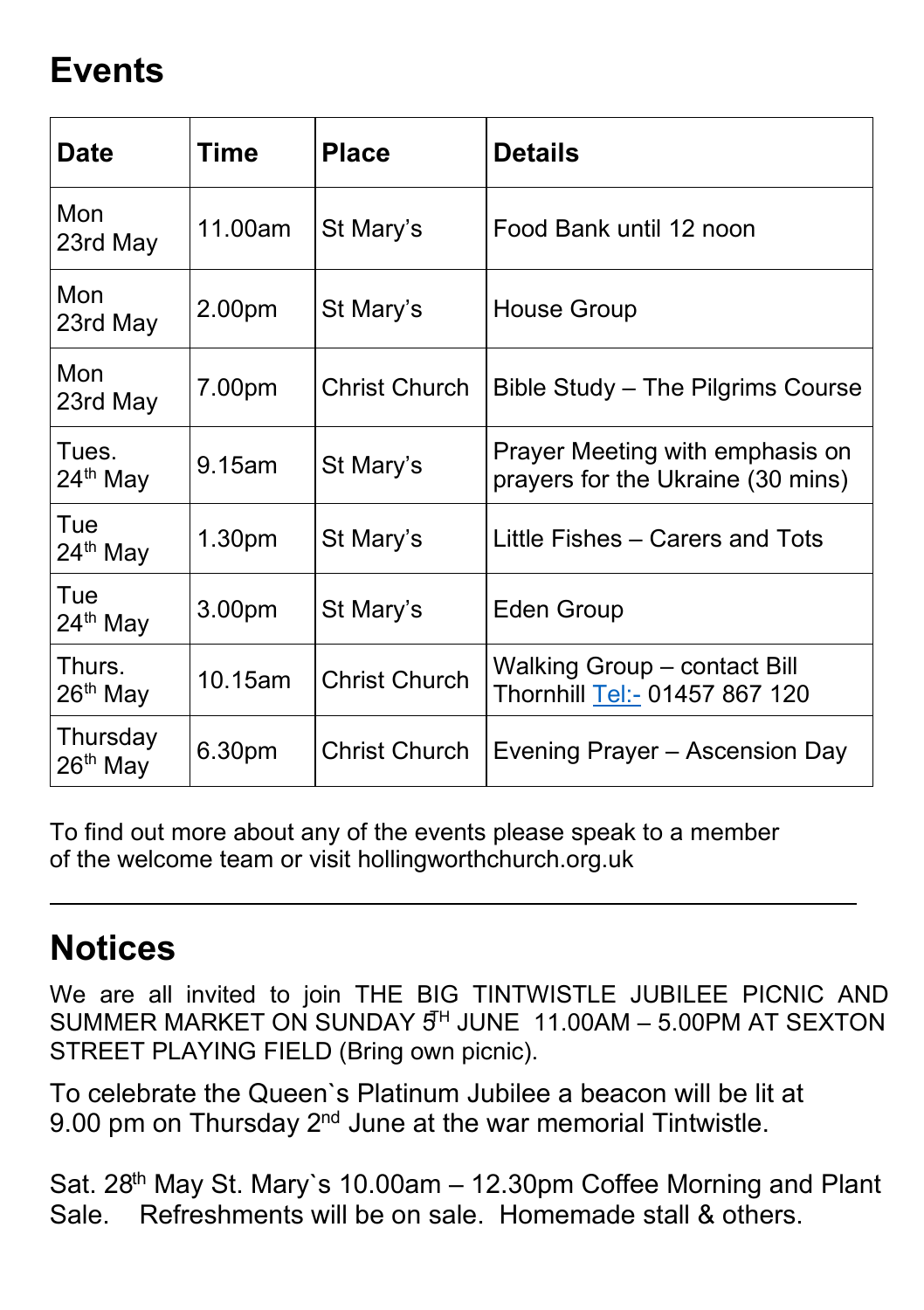# **A Thank You for your kindness and support**

Sincere thanks for all the attractive and useful items which have been given to help the Ukrainian ladies who are making a new home in Longdendale**.**

Their expressions of gratitude cannot be overstated. They are delighted and overwhelmed by the generosity shown to them by our two churches. They also appreciate the offers made to fund items they need.

Help for them started at the food bank, and Janet (Malpas) passed on their details to Rev. Bruce. This prompt action has been instrumental in making the ladies feel loved and accepted. In their words " Bruce and his church family have been so kind and welcoming".

I will keep you informed as circumstances change. Already, the mother of the family has now decided to join them, and later this year the birth of a baby is expected.

We now need to give them time to settle here, before turning our attention to the needs of a new baby. How exciting!

God Bless you for your understanding and enthusiasm to help.

Dorothy Meakin.